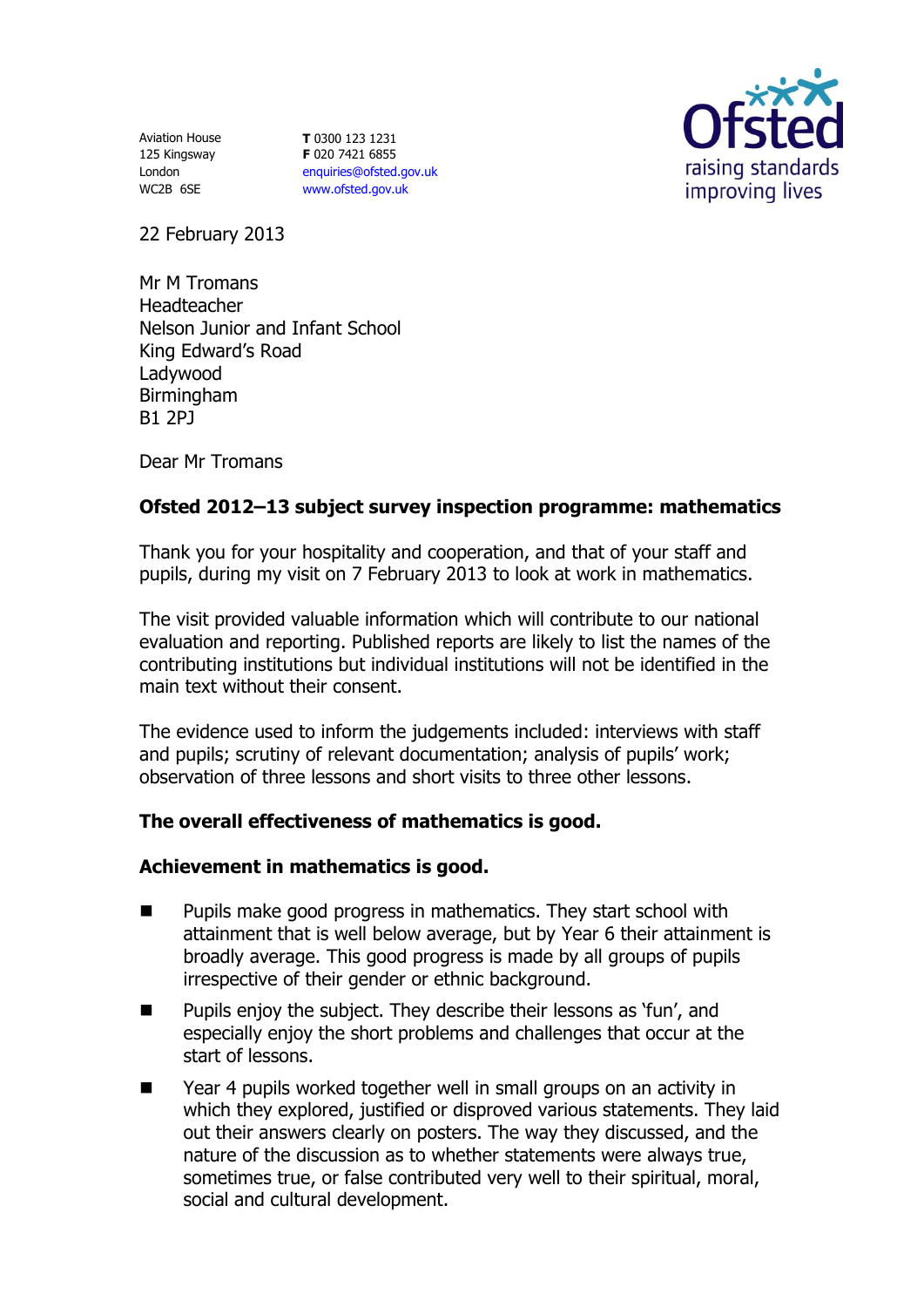- $\blacksquare$  Pupils' work is well presented in their books. It shows a good combination of practice of computational skills with investigative and problem-solving work.
- A group of more able Year 6 pupils are working on harder material. With a teaching assistant, they successfully discussed how to approach a problem: 'If 55% of a quantity is £275, what is the quantity?' These pupils were also confident in their understanding and use of fractions to a high level.

# **Teaching in mathematics is good.**

- Teachers plan their lessons to include a good mix of investigations, practical work and problem solving alongside a strong emphasis on accurate arithmetic skills.
- $\blacksquare$  In a Year 4 class, the teacher was outstandingly successful in adjusting activities so that pupils of all abilities were challenged. He started the lesson with an open question that allowed for a wide set of responses. He made sure that the most able pupils gave more developed answers.
- Teachers are enthusiastic in their approach to mathematics. As a result pupils also have positive attitudes to the subject.
- Teachers mark books carefully and regularly. They point out misconceptions and errors and offer further challenges.
- Teaching assistants and other adults make an effective contribution to some lessons. At times, however, they are not sufficiently briefed to lead a group of pupils well in their learning.
- In the Early Years Foundation Stage, adults develop pupils' mathematical language well and provide a rich range of mathematical activities. They deal sensitively with pupils' misconceptions.

## **The curriculum in mathematics is good.**

- Pupils experience a range of mathematics that covers the expectations of the National Curriculum well. Good opportunities to explore and investigate in mathematics are combined with good skills in computation.
- Particular weeks during the year have a special focus in teachers' planning on using and applying mathematics. Teachers use these weeks to make sure that pupils' skills in solving problems and investigating are developed. The school has a mathematics trail which further raises the profile of mathematics.
- Some application of mathematics takes place through other subjects in topic work. However, this is not as well developed as the exploration and development that takes place in mathematics lessons.
- Good use is made of information and communication technology to enrich teaching. Pupils have access to a website to give them more practice at home, or in a school club if they do not have home access. Their use of this website for such homework is monitored closely.